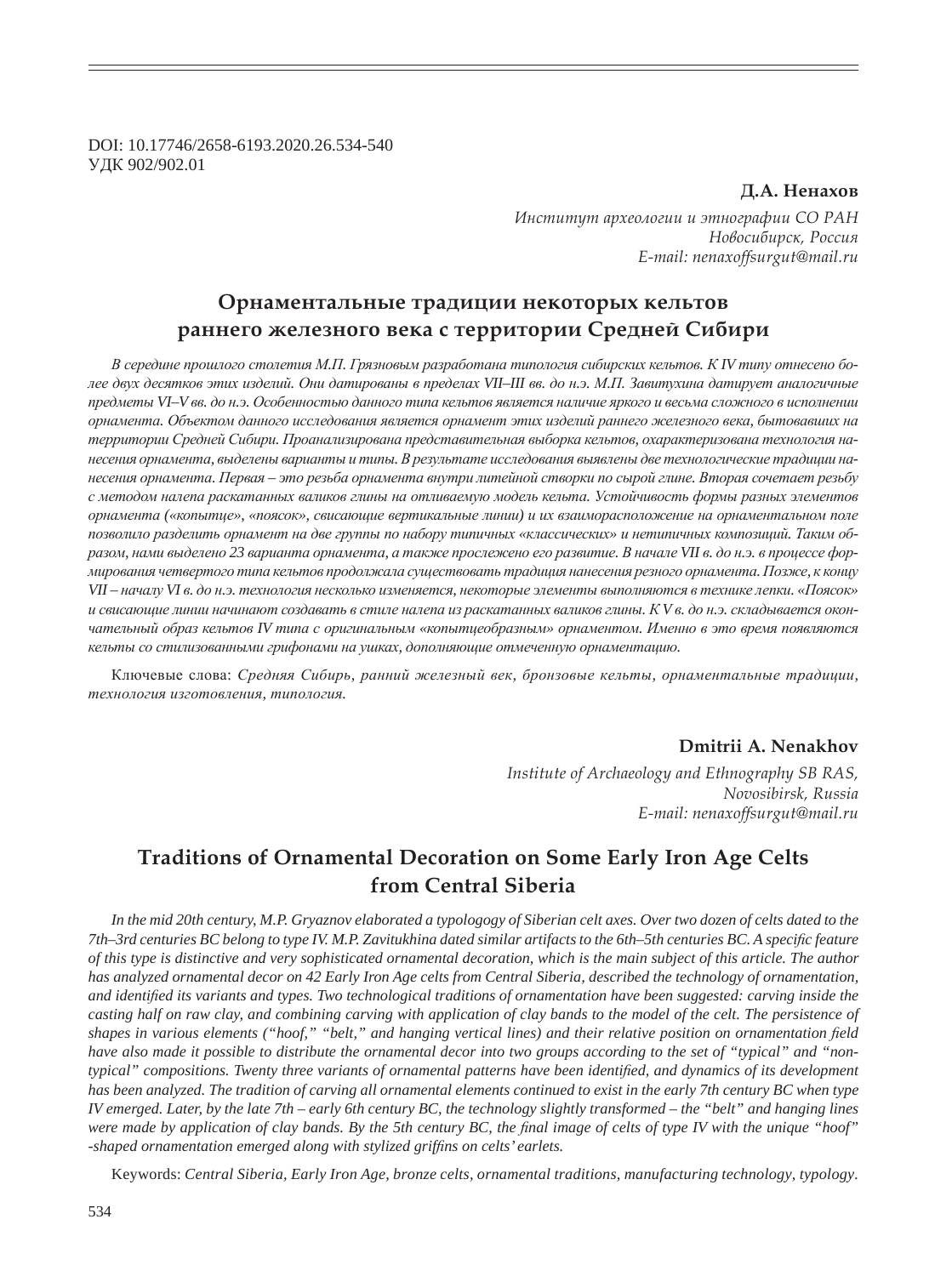## **Введение**

Вопросы бронзолитейного производства древнего населения Сибири и сопредельных территорий актуальны и разрабатываются целым рядом исследователей (С.В. Кузьминых, О.Н. Корочкова, И.А. Дураков, С.А. Терехин, А.О. Пронин и др.). Интерес представляет технология изготовления втульчатых кельтов раннего железного века.

В данной работе речь пойдет о кельтах этого периода, имеющих специфический орнамент (рис. 1), соотносимых с IV типом по классификации, которая была предложена М.П. Грязновым. Предметный комплекс включает находки из случайных сборов с территории преимущественно Минусинской котловины.

Выборка кельтов IV типа с таким орнаментом на сегодняшний день представлена 41 изделием. Источником для нее являются опубликованные материалы [Клеменц, 1886, табл. I, рис. 3; Радлов, 1902, табл. III–V; Грязнов, 1941, с. 259, табл. VI, рис. 2–5; Завитухина, 1983, с. 173, рис. 234, 235; Членова, 1967, с. 276, рис. 15; Степная полоса..., 1992, с. 436, рис. 13; Мыльников, 2020, с. 114, рис. 4, 4], а также коллекции кельтов из фондов Минусинского краеведческого музея им. Н.М. Мартьянова.



Рис. 1. Бронзовые кельты раннего железного века с «копытцеобразным» орнаментом. Минусинский краеведческий музей им. Н.М. Мартьянова. Фото автора.

 $I$  – случайная находка (МКМ А № 71), Минусинская котловина, Красноярский край; 2 – случайная находка (МКМ А № 114), оз. Кривое, Красноярский край; 3 – случайная находка (МКМ А № 90), с. Новоселово, Красноярский край; 4 – случайная находка (МКМ А № 90), Минусинский р-н, Красноярский край.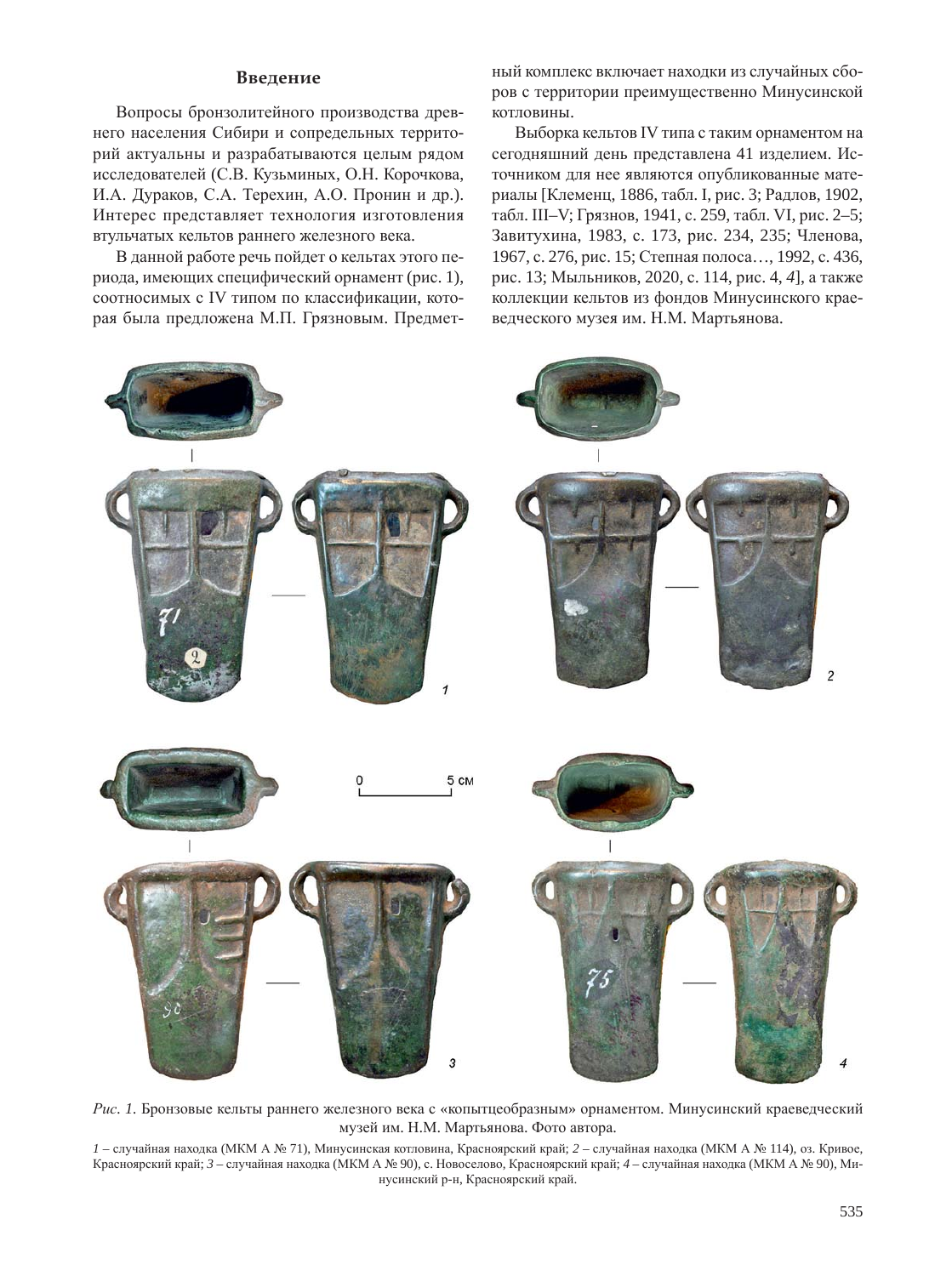Непосредственный интерес для нас представляет орнамент, который М.П. Грязнов охарактеризовал как «вдавленные плоскости, сделанные на модели» [1941, с. 241, рис. 2]. М.П. Завитухина указывает, что на широких гранях некоторых кельтов тагарского облика присутствует орнамент, состоящий из двух соприкасающихся сегментов и свисающих вниз полосок [1983, с. 82]. М.П. Грязнов также отметил, что среди кельтов IV типа (форма орудия № 7–9) данный орнамент встречается лишь на формах кельтов № 7, 8, бытовавших на территории Сибири, и в частности Минусинской котловины. Форма № 7 представляет собой шестигранный кельт, почти прямоугольный в сечении, с двумя ушками у края втулки. Верхний конец ушка переходит в утолщение вдоль края втулки. Форма № 8 представлена кельтами прямоугольными (или шестигранными, близкими к прямоугольным) с парой ушек у края втулки, не переходящих в ее утолщение. Некоторые кельты украшены ушками в виде стилизованных птичьих голов [Грязнов, 1941, с. 248, 250]. В связи с этим представляется актуальным более детально проанализировать орнаментальные мотивы и выявить технологию нанесения орнамента на расширенной серии.

### Орнамент и технология его изготовления

В первую очередь следует подчеркнуть, что орнамент на кельтах наносился на обеих сторонах и практически всегда идентично. В представленной выборке исключением являются два изделия, имеющие на широких гранях оригинальный орнамент. Орнаментальный стиль остальных анализируемых предметов узнаваем и представляет единую, весьма устойчивую композицию, состоящую из набора повторяющихся элементов и мотивов.

Ведущим элементом для всех изделий является углубление в форме вывернутого стилизованного «копытца». Изображение похоже на след парнокопытного животного – оленя, косули, коровы и пр. Оно разделяет полотно кельта на два одинаковых сегмента. Элемент «копытце» пересекает сплошная линия, напоминающая «поясок». Композицию дополняют короткие вертикальные линии, свисающие как с верхней планки «копытца», так и с «пояска».

М.П. Грязнов охарактеризовал технологию изготовления углубления лишь как «вдавленные плоскости, сделанные на модели» [1941, с. 247, рис. 2]; мы определили их как своего рода «копытце». То есть подразумевается заранее подготовленная серия фигурных брусочков из глины или дерева в форме «полукопытца». По описанию М.П. Грязнова, орнамент должен наноситься методом оттиска на этапе формирования модели кельта.

Метрический и бинокулярный анализ показал, что фигурный орнамент на кельтах асимметричен. Форма и размеры фигур на предметах варьируют, углы неодинаковы, на кромке имеются следы подрезов. Судя по всему, это был не штамп, а резьба по сырой глине будущей литейной формы, которая к тому же не всегда была выполнена аккуратно.

«Поясок» на плоскость кельта наносился двумя способами. В первом случае это глиняные валики, налепленные на отливаемую модель. В некоторых случаях видно, как валик повторяет изгибы копытца. Вертикальная стенка «копытца» и «поясок» не представляют сплошной линии, они разной высоты. На некоторых валиках зафиксированы следы от разглаживания пальцами. Второй способ исполнения — прочерчивание (резьба) линии на створке литейной формы. После оттиска модели кельта, на котором вырезан орнамент – элемент «копытце», на литейной створке остаются две фигуры в форме «полукопытца». Тонким заостренным предметом проводится горизонтальная линия на каждом сегменте. Линия получается тоньше, чем валик, и как бы уходит под центральную перегородку, отделяющую два сегмента «копытца». Следует отметить и то, что на некоторых кельтах линии «пояска» настолько искусно вписаны в центральную композицию, что не представляется возможным определить технологию их изготовления. Вероятно, на некоторых кельтах элемент «копытце» вырезался сразу с «пояском», разделяя полотно на четыре сегмента.

Последний элемент орнамента, о котором пойдет речь, – это короткие линии, свисающие как с верхней планки, так и с «пояска». Они исполнены в двух технологических традициях. В первом и самом распространенном случае это налепы. На модель кельта в определенные места наклеивались раскатанные маленькие валики. После закрепления на их поверхности оставались следы разглаживания от пальцев рук и бугорки в виде ступеньки от крепления на другой бортик – «поясок» или верхнюю планку «копытца».

Менее распространенным был способ резьбы элементов орнамента по литейной форме после оттиска модели кельта. Признаком такого способа нанесения орнамента являются рассеченные линии. Эксперименты показывают, что такую линию возможно нанести расколотой щепой или палочкой. Еще один признак – острые окончания линии. Она не является продолжением «пояска» или планки, а как будто врезается в него.

Наблюдения, полученные в ходе экспериментальной лепки модели и формы, позволяют говорить об этапности изготовления орнамента на бу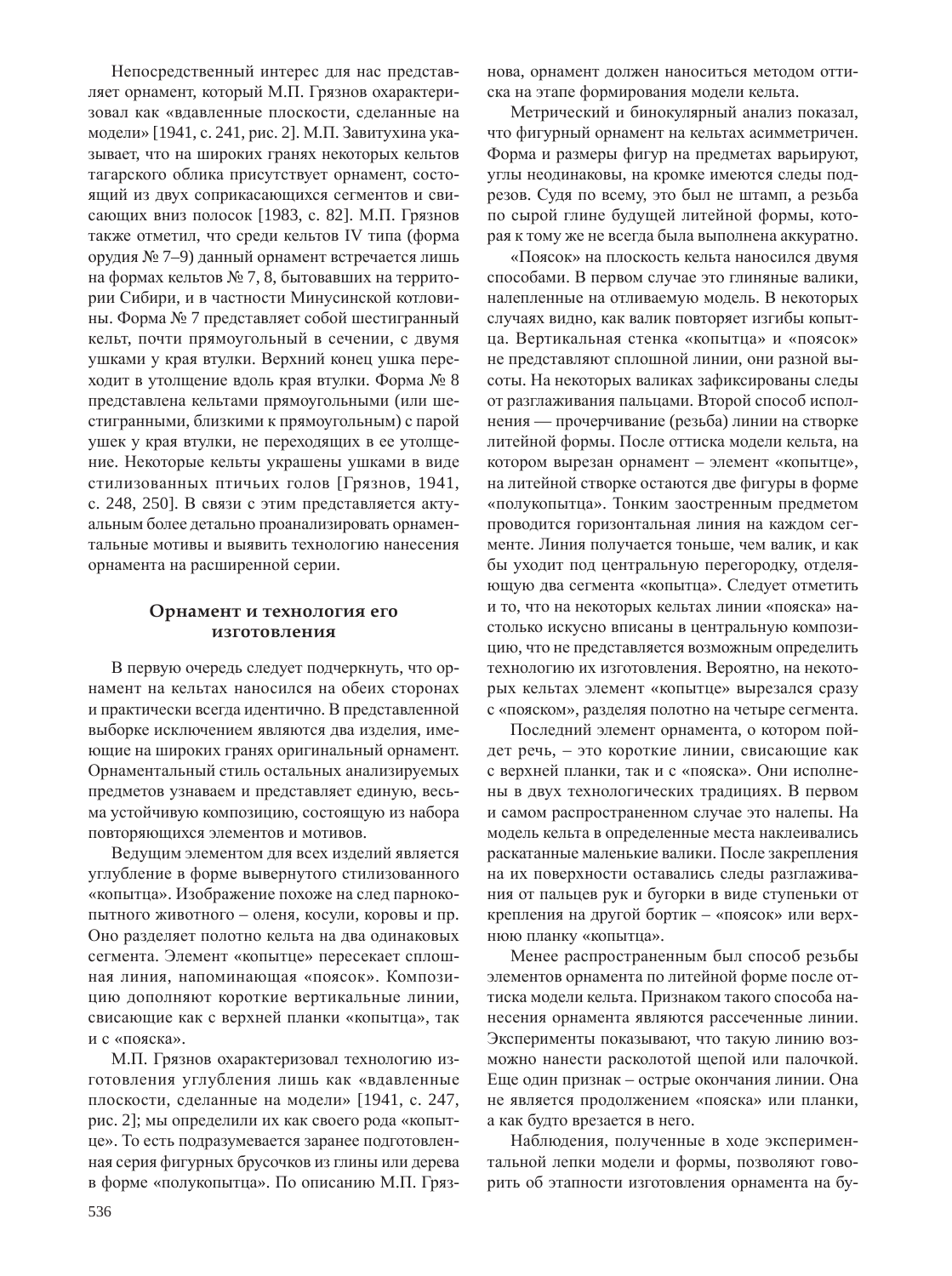дущей отливке. На еще сырой глиняной модели кельта вырезается «копытцеобразный» элемент орнамента, далее глина раскатывается в тонкие валики, налепливается горизонтально, рассекая каждое «копытце» пополам. Небольшие равные валики вертикально крепятся к верхним краям внутри основного орнамента к планке или «пояску». Все валики аккуратно приглаживаются пальцами. Количество их варьирует.

Другой возможный способ встречается реже. На модели кельта вырезается лишь «копытцеобразный» элемент, после чего формируются литейные створки. Затем остальные элементы орнамента наносятся на внутреннюю часть формы острым тонким предметом.

Отдаленно похожие элементы орнамента присутствуют на кулайских и ананьинских кельтах [Халиков, 1977; Троицкая, 1979; Кузьминых, 1983]. Композиция орнамента представлена прочерченными вниз и слегка загнутыми к стенке кельта линиями, образующими тем самым форму половины копытца. На кельтах присутствует «поясок», и от устья изделий иногда спускаются прямые или загнутые линии. Особо следует выделить кельт ананьинского типа с весьма оригинальным орнаментом: два свисающих треугольника, выполненных из двойной и тройной линии в центральной части полотна. Основание треугольников пересечено «пояском», также оформленным двойной линией. На изделии отсутствуют короткие линии, свисающие с «пояска» и планок. Судя по рисунку, вся орнаментальная композиция вырезана на отливаемой модели [Tallgren, 1919, p. 113].

Схожесть орнаментальных мотивов ананьинских и кулайских кельтов с минусинскими кельтами IV типа (по М.П. Грязнову) позволяет говорить об их эпохальности.

# **Орнамент**

В рамках систематизации и типологизации материала рассмотрим обозначенный орнамент в развитии от простого мотива к сложному. Устойчивость формы разных элементов, их взаиморасположение на орнаментальном поле, а также количественное соотношение позволяет разделить орнамент на две группы по набору типичных «классических» и нетипичных композиций (рис. 2).

Тип представлен рядом мотивов. Внутри одного типа некоторые элементы могут варьироваться меняется угол нанесения или несколько изменяется форма. Эти расхождения предлагаем отмечать как варианты одного типа.

Таким образом, в первую группу кельтов с типичными орнаментальными композициями можно отнести 30 экз., среди которых выделяется 10 орнаментальных мотивов (типы  $1-10$ ).

Тип 1 (2 экз.) представлен предметами, где в центральной части вырезано только «копытце»  $(pnc. 2, 1)$ .

Тип 2 (5 экз.) – «копытце» в центре перерезает «поясок». От верхней планки в каждой ячейке спускается по одной линии. В данном типе выявлены два варианта орнамента. Вариант *а* (4 экз.): поясок нанесен горизонтально, и линии, свисающие с верхней планки, короткие. Вариант  $\delta$  (1 экз.): поясок нанесен под углом, а линии соединяют верхние планки и поясок (рис. 2, 2, 3).

Тип 3 (1 экз.) аналогичен предыдущему, но от верхней планки опускаются две линии (рис. 2, 4).

Тип 4 (7 экз.) – как и в предыдущих, элемент «копытце» перерезает пояски, с верхних планок опускается по одной линии. Добавляются новые элементы: по одной короткой линии спускаются от

| руппа т, типичная композиция |                                    |                 |                       |                       |                             |                        |                                       |                          |                                     |                              |                                             |  |
|------------------------------|------------------------------------|-----------------|-----------------------|-----------------------|-----------------------------|------------------------|---------------------------------------|--------------------------|-------------------------------------|------------------------------|---------------------------------------------|--|
| Тип 1                        | Тип 2                              | Тип З           | Тип 4                 |                       |                             | Тип 5                  | Тип 6                                 | Тип 7                    | Тип 8                               | Тип 9                        | Тип 10                                      |  |
| 2 экз.                       | Bap. a<br>Bap. 6<br>4 экз.<br>ЭКЗ. | لااسالسا<br>ЭКЗ | Bap. a<br>v<br>5 экз. | Вар. <i>б</i><br>ЭКЗ. | Вар. в<br>لا استقبا<br>ЭКЗ. | 3 וריי וריי ו<br>3 экз | ji D+9<br>السالبيا<br>سراسن<br>2 экз. | i D<br>. السالسة<br>ЭКЗ. | السالسيار<br>. <del></del><br>8 экз | استاستا<br>استزاستار<br>ЭКЗ. | <b>\mmmemmme\</b><br><b>VITTIER</b><br>3K3. |  |
|                              |                                    |                 |                       |                       |                             |                        |                                       | 10                       |                                     |                              |                                             |  |

|  |  |  | руппа 1, типичная композиция |
|--|--|--|------------------------------|
|--|--|--|------------------------------|

|  |  |  |  |  | т руппа 2, нетипичная композиция |
|--|--|--|--|--|----------------------------------|
|--|--|--|--|--|----------------------------------|

| Тип 1  | Тип 2  |        | Тип З | Тип 4 | Тип 5  |        | Тип 6 | Тип 7  |          |
|--------|--------|--------|-------|-------|--------|--------|-------|--------|----------|
|        | Bap. a | Bap. 6 |       |       | Bap. a | Bap. 6 |       | Bap. a | Bap. $6$ |
|        |        |        |       | W     |        | سالسنا |       | ΨŴ     |          |
| 2 экз. | 3 экз. | ЭКЗ    | ЭКЗ   | ЭКЗ   | ЭКЗ.   | 1 экз. | ЭКЗ   | ЭКЗ.   | ЭКЗ.     |
| 14     | 15     | 16     |       | 18    | 19     | 20     |       | 22     | 23       |

Рис. 2. Типология орнамента двуушковых кельтов из Средней Сибири.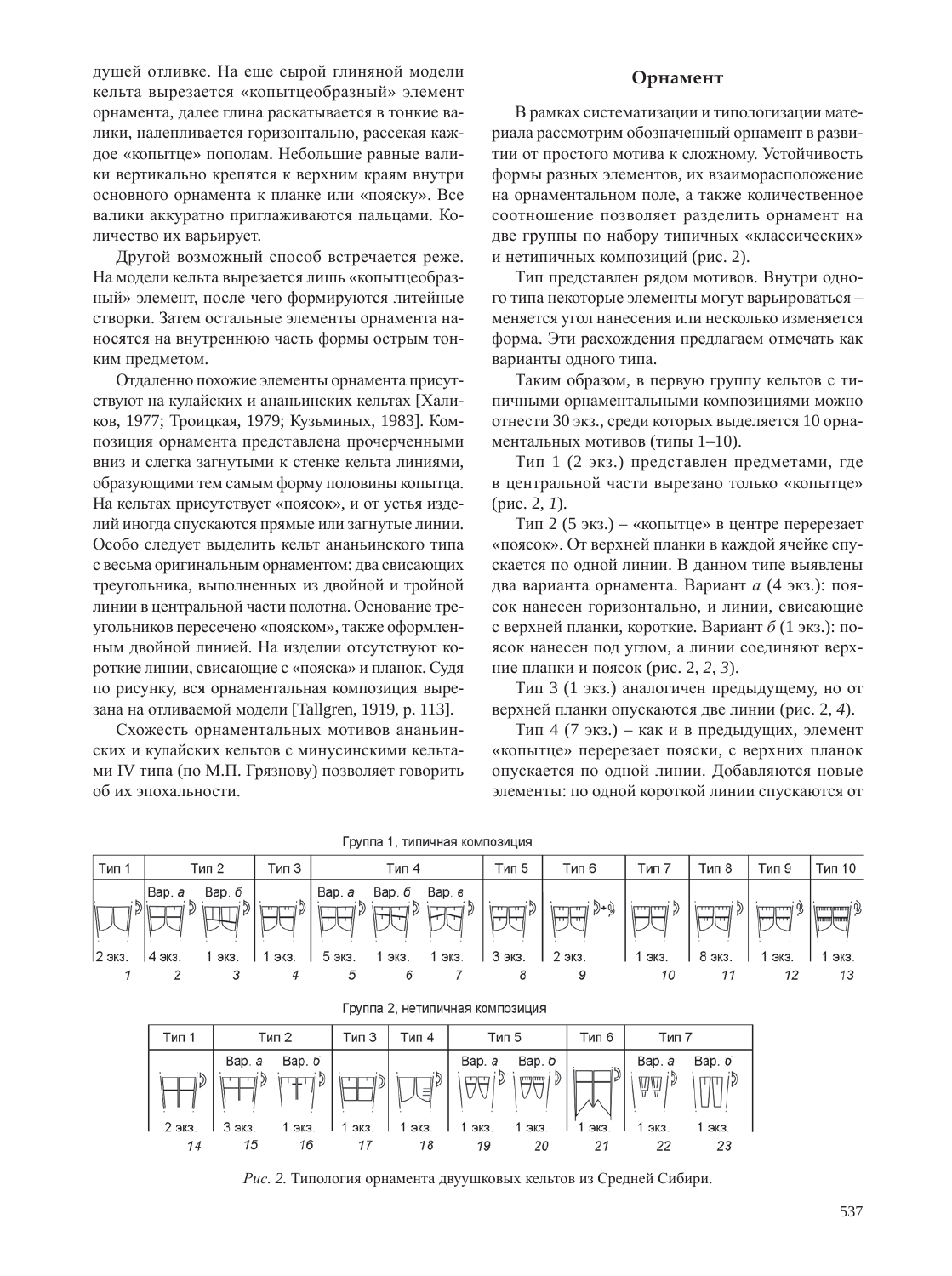«пояска». В данном типе выделяется 3 варианта. Вариант *а* (5 экз.): элемент «поясок» расположен горизонтально. Вариант  $\delta$  (1 экз.): «поясок» слегка повернут по часовой стрелке. Вариант  $\epsilon$  (1 экз.): «поясок» выполнен не сплошной линией, а разбит на две части и образует некий конус с вершиной по центру (рис. 2, *5–7*).

Основа типа 5 (3 экз.) подобна предыдущему типу. С верхних планок опущены по две линии, с пояска – по одной в каждом сегменте (рис. 2, 8).

Тип 6 (2 экз.) отличается от пятого количеством линий на пояске – по две в каждом сегменте. На одном из кельтов этого типа ушки выполнены в виде стилизованных голов грифона (рис. 2, 9).

У типа 7 (1 экз.) основа орнамента та же, а с верхней планки спускаются по три линии  $(p<sub>HC</sub>, 2, 10)$ .

Тип 8 (8 экз.) – в основе своей повторяется предыдущая композиция, но с верхних планок свисает по три линии, а с пояска – по две в каждом сегмен $i$ те (рис. 2,  $11$ ).

У типа 9 (1 экз.) основа орнамента та же, на пояске и планке по три линии в каждом сегменте. На этом изделии ушко выполнено в виде стилизованной головы грифона (рис. 2, 12).

У типа 10 (1 экз.) основа орнамента аналогична предыдущему. Отличается изделие количеством свисающих линий. От верхней планки и пояска спускается вниз по восемь линий в каждом сегменте. На этом изделии ушко также выполнено в виде стилизованной головы грифона (рис. 2, 13).

Во вторую группу входят нетипичные и в основном единичные орнаментальные мотивы. Таких кельтов автору известно всего 12 экз. Семь выделенных типов второй группы сложно расположить в порядке усложнения орнаментальных мотивов, и невозможно проследить какой-либо организации в орнаментальных схемах.

Для типа 1 (2 экз.) в основу орнамента заложен элемент «копытце», но в нижней части не прорезана его граница. Боковые линии расположены на одном уровне, что отличает этот элемент орнамента от «классического». «Поясок» же расположен на том же месте. Дополнительных линий нет (рис. 2, 14).

У типа 2 (4 экз.) «копытце» также не прорисовано в нижней части, боковые линии прямые, но несколько короче. Присутствует классический поясок и по одной короткой линии спускается от верхней планки в каждом сегменте (вариант  $a - 3$  экз.) (рис. 2, 15, 16).

К этому типу следует отнести кельт из фонда музея им. Н.М. Мартьянова под номером «МКМ А 65». На каждой из его сторон зафиксирован разный орнамент. На одной стороне – орнамент, отнесенный к группе 1, типу 4, варианту *а* (рис. 2, 5), на второй – орнамент, который отнесен к группе 2, типу 2, варианту б (рис. 2, 16). Этот вариант отличается более короткими боковыми линиями, а поясок прорисован только в центральной части, не примыкает к границам «копытца».

Тип 3 (1 экз.) отличается тем, что элемент «копытце» в нижней части закрыт прямой линией (рис. 2, 17).

В основе орнамента типа 4 (1 экз.) заложен элемент «копытце» в его классической форме, но отсутствует «поясок». Три линии расположены горизонтально и отходят от стенки левого «копытца» к центру. На другой стороне кельта поле «копытца» ничем не заполнено (рис. 2, 18).

У типа 5 (2 экз.) элемент «копытце» стилизован и более похож на свисающие треугольники. В центральной части расположен горизонтальный «поясок». В одном случае от верхней планки отходит по одной короткой линии (вариант *а*), в другом по четыре линии в каждом сегменте (вариант б) (рис. 2, 19, 20).

В основе мотива типа 6 (1 экз.) также заложено вырезанное «копытце», поделенное на два сегмента, только нижняя его часть в данном случае выполнена в виде зигзагообразной линии. По центру находится классический «поясок». Линии отсутствуют (рис. 2, 21).

Тип 7 представлен двумя экземплярами. В верхней части орудий прорисован элемент «копытце» в форме перевернутой трапеции, от нее спускаются по две линии (вариант *а*). На другом изделии нанесен похожий орнамент, только трапеция сильно вытянута. В каждом сегменте от верхней планки спускается по одной короткой линии (вариант б) (рис. 2, 22, 23).

## Обсуждение результатов

По типологии М.П. Грязнова кельты IV типа, на которых и присутствует рассматриваемый нами орнамент, относятся к VII-III вв. до н.э. М.П. Завитухина датирует эти предметы более узко -VI–V вв. до н.э. [1983, с. 7].

Предлагаемая типология орнамента не имеет хронологической привязки. И все же, исходя из описанных М.П. Грязновым орнаментальных традиций, зафиксированных на кельтах тагарского населения, можно наметить следующую тенденцию. Элемент «поясок» кельты IV типа, возможно, унаследовали от кельтов сейминского облика, согласно теории М.П. Грязнова о генетической преемственности бронзовых орудий [1941, с. 255-256]. На исследуемых кельтах «поясок» остается, но несколько меняется. Одна его часть поднимается к устью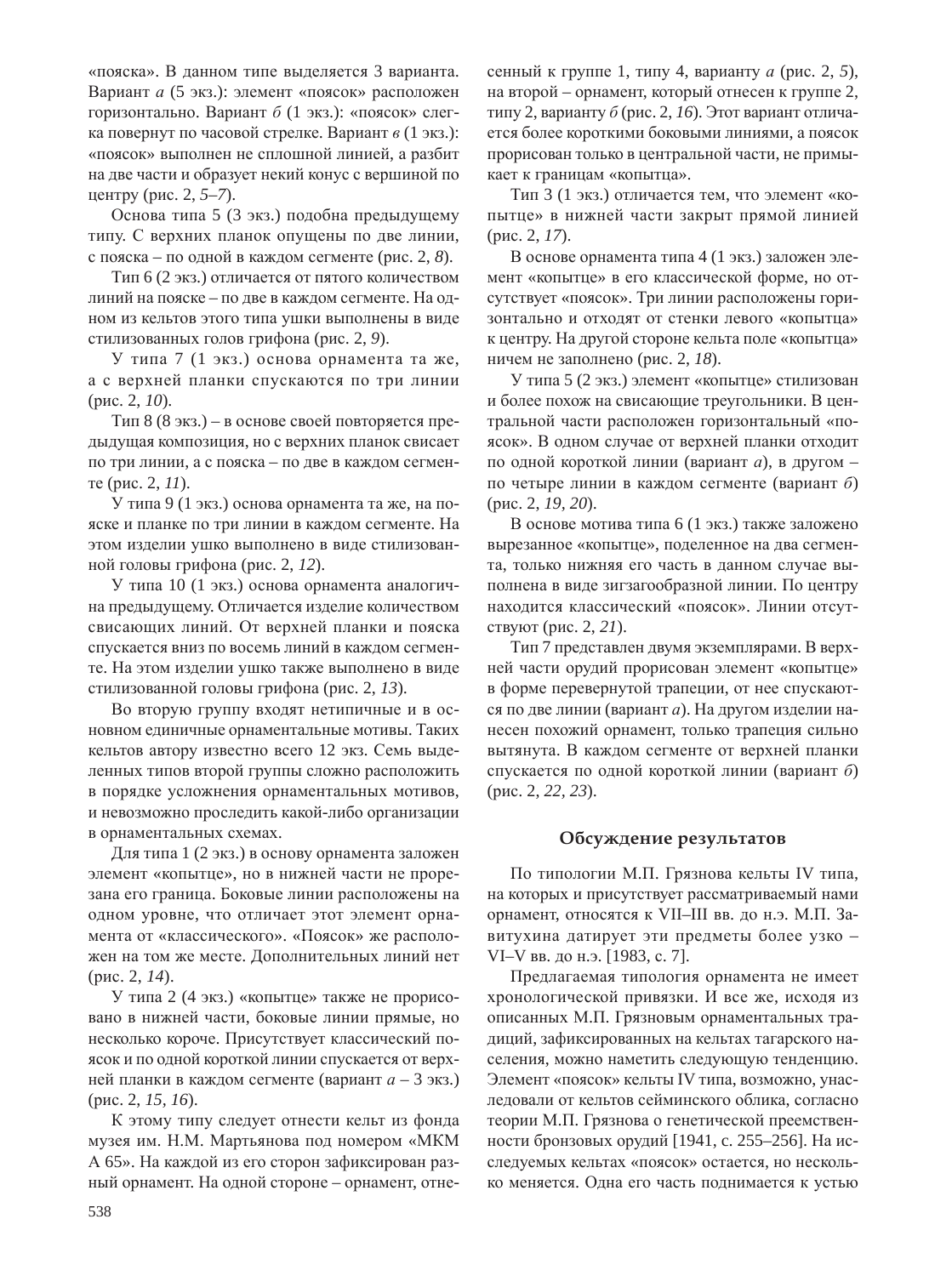втулки и становится массивным валиком, муфточкой или просто утолщением. Вторая линия «пояска» опускается ниже, при этом оставаясь на уровне ушек [Там же, с. 248]. Также М.П. Грязнов отмечает морфологическую близость кельтов IV и III типов. Для т.н. «носатых» кельтов характерен «вильчатый орнамент». Он несколько похож на элемент «копытце», которое не замкнуто с нижней стороны у кельтов 2 группы, выделенной нами. Технология выполнения «вильчатого» орнамента также порой совпадает с технологией нанесения орнамента на кельты IV типа – резьба по сырой глине на модели будущей отливки, реже лепка орнамента из небольших валиков, заглаженных пальцами.

В опубликованных коллекциях В.В. Радлова имеются кельты третьего типа с элементами четвертого. Так, в табл. 4 [1902, табл. 4, 4] представлен кельт III типа с «вильчатым» орнаментом, но с нижней части «муфточки» свисают по одной короткой линии в каждом сегменте. Судя по рисунку, линии имеют острые окончания, следовательно, были прочерчены на литейной форме после оттиска модели кельта.

Еще одно изделие из коллекции В.В. Радлова [Там же, табл. 4, 3], согласно классификации М.П. Грязнова, относится к кельтам IV типа с «муфточкой». На одной стороне кельта от «муфточки» спускаются по две линии по краям, одна в центре, разделяет их. Возможно, именно поэтому М.П. Грязнов пишет о связи кельтов III и IV типов и о вероятном их сосуществовании некоторое время [1941, с. 258]. Если принять во внимание, что на ранних формах короткие вертикальные линии преимущественно резные, кельты IV типа с резными линиями также могут претендовать на более раннее существование. Возможно, именно этим и обосновано их столь незначительное количество по сравнению с другими.

В связи с этим кельты группы 2 (типы 1–3) представляется возможным считать более ранними (рис. 2, *14–17*). Их орнамент архаичен, не сформирован, и орнаментальное поле имеет большое сходство с орнаментом кельтов III типа по М.П. Грязнову (VII–VI вв. до н.э.).

Всего 12 кельтов принадлежит второй группе, в них насчитывается 10 вариантов орнамента, вероятно, такое многообразие отражает сакральный, а не утилитарный характер изделий.

Удивительно, что стилизованные ушки в форме грифонов встречаются только в первой «классической» группе, в ее более сложно оформленных орнаментальных типах (типы 6, 9, 10) (рис. 2, 9, *12, 13*). По мнению Н.Л. Членовой, кельты с ушками в виде птичьих голов появляются в V в. до н.э. [1967, с. 131, табл. 26, 15, 16].

Предложенный нами вектор развития орнаментальной традиции при более детальном рассмотрении и других аспектов морфологии изделий, возможно, приобретет более четкую хронологическую основу.

#### Заключение

Несмотря на все разнообразие вариантов исследованного орнамента, в основе орнаментальной композиции неизменно присутствует элемент «копытце», пересеченное «пояском» и украшенное короткими свисающими линиями. Вероятно, в начале в VII в. до н.э. при формировании IV типа изделий продолжала существовать традиция вырезания всех элементов орнамента на литейной форме. Позже, в конце VII – начале VI в. до н.э. технология нанесения орнамента несколько меняется. «Поясок» и свисающие линии начинают выполняться методом налепа из раскатанных валиков. При этом общая композиция остается неизменной. К V в. до н.э. складывается окончательный образ кельтов IV типа с уникальным «копытцеобразным» орнаментом и со стилизованными грифонами на ушках.

Любопытно, что при наличии металлических литейных форм (кокилей) для отливки кельтов, появившихся как минимум в конце эпохи поздней бронзы [Гришин, 1971, с. 112, рис. 49] и получивших распространение в тагарской культуре еще в период существования кельтов III типа [Клеменц, 1886, рис. 1, *1а–1с*; Радлов, 1902, табл. 1, *1–3*; Гришин, 1960, с. 145, рис. 6], описанный выше весьма сложный орнамент продолжают изготавливать вручную. Возможно, это лишь подчеркивает сакральный характер литейного производства в целом, либо кокили не носили массовый характер.

### **Благодарности**

Работа выполнена по плану НИР № 0329-2019-0003 «Историко-культурные процессы в Сибири и на сопредельных территориях».

#### Список литературы

Гришин Ю.С. Производство в тагарскую эпоху // Очерки по истории производства в Приуралье и Южной Сибири в эпоху бронзы и раннего железа. - М.: АН CCCP, 1960. – C. 116–207. – (MHA; № 90).

Гришин Ю.С. О некоторых сибирских металлических литейных формах эпохи бронзы и раннего железа // КСИА. – 1971. – № 127. – С. 111–113.

Грязнов М.П. Древняя бронза Минусинских степей // Тр. отдела истории первобытной культуры Гос. Эрмитажа. – Л., 1941. – Т. I. – С. 237–271.